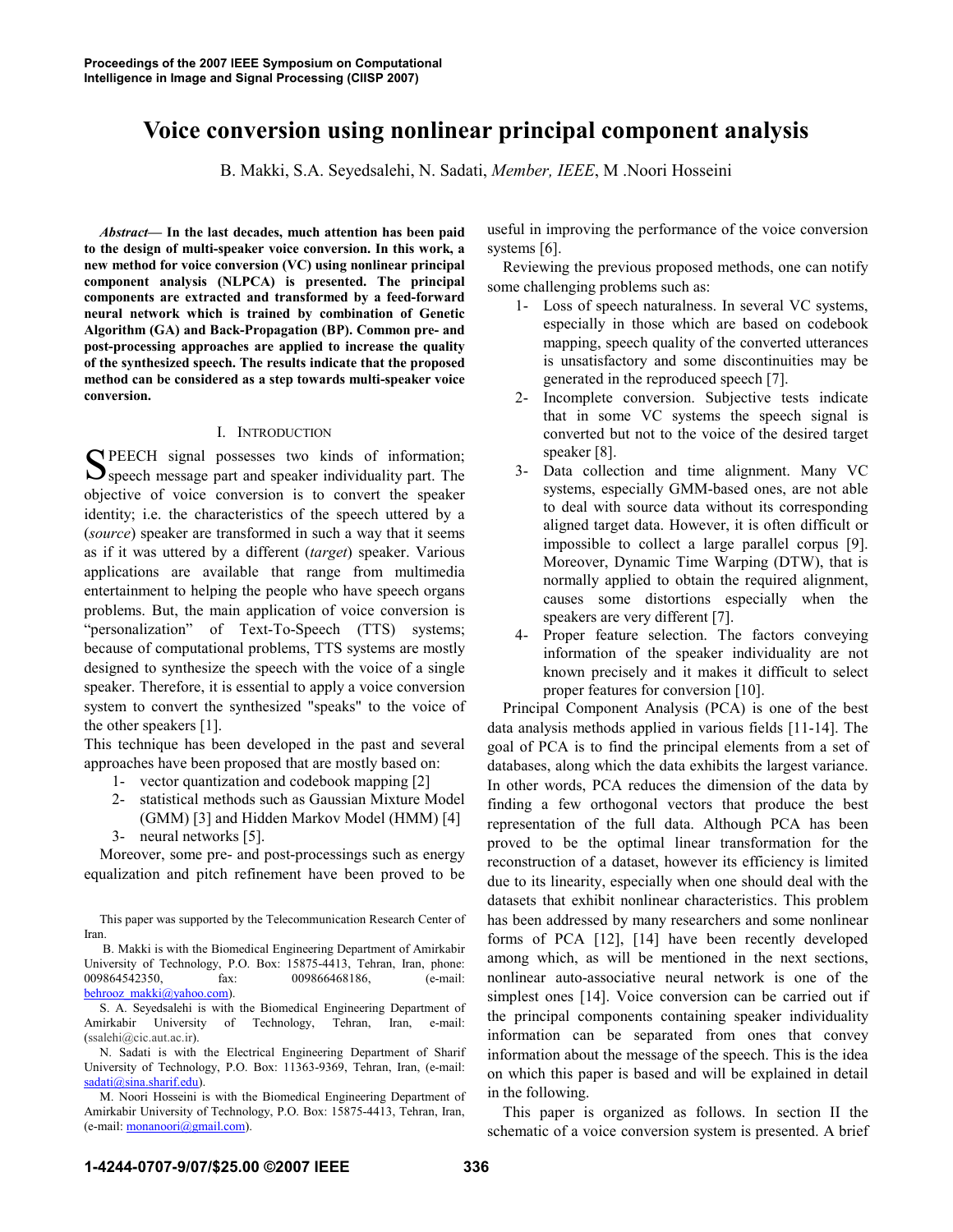#### **Proceedings of the 2007 IEEE Symposium on Computational Intelligence in Image and Signal Processing (CIISP 2007)**

review of the PCA and the neural network applied for deriving PCA are given in section III. Then, the training algorithm of the neural network is presented in section IV. Section V describes the conversion procedure and the experimental results are reported in section VI. Finally, section VII concludes the paper.

### II. BLOCK DIAGRAM OF A VOICE CONVERSION SYSTEM

As it can be seen in Fig.1, a voice conversion system would require three components:

- 1- Voice feature extraction. Since LPC (linear predictive coding) and LSF (line spectrum frequency) can be converted to the speech signal, most of the proposed methods employ them as the basic features. However, despite the proper performance of these techniques, the signal processing extracting these parameters causes some distortions that reduce the overall quality of the system [15]. Moreover, they do not correspond to the human's perception of the speech signals [6]. In this perspective and because of the nature of the PCA which reduces the dimension of the signal, there is no need to use them (Although, to some extent, the LPC parameters are useable too). Therefore, we use the fast Fourier transform (FFT) of the speech signal as the input of the neural network.
- 2- Model estimation. Several alternatives can be applied to derive the mapping function. Here, due to nonlinear and continuous nature of neural networks, a feed-forward neural network is used to capture the voice conversion.
- 3- Speech synthesis. Finally, the converted features return to the acoustic space and some refinements such as energy equalization and pitch refinement are applied in order to improve the performance of the system.



Fig. 1. Block diagram of a voice conversion system.

## III. PRINCIPAL COMPONENT ANALYSIS

The significance of PCA has been much discussed [11- 14]. It is a powerful tool for feature extraction and data mining which seeks to find the parameters that determine the global characteristics of a multi-dimensional signal like speech. PCA has two distinct versions; linear and nonlinear. The aim of linear PCA is to find the *m* orthogonal vectors in the L-dimensional data space that best represent the full data; i.e. it is the best projection in the sense of mean-square error between original features and the projected ones. Eq. 1 describes it more precisely:

$$
\min \sum_{X} \left[ \overline{X} - \sum_{j=1}^{m} (\overline{a}_{j}^{T} \overline{X}) \overline{a}_{j} \right]^{2} \tag{1}
$$

Where  $\overline{X} = [x_1, x_2, ..., x_L]^T$  is the L-dimensional input vector, and  $\{\overline{a}_j, j = 1, 2, ..., m, m \le n\}$  are *m* orthogonal vectors representing principal components. The limitation of linear PCA is obvious. Since it is based on the covariance matrix of the variables, it can not capture nonlinear relationships that have higher than the second-order statistics. Hence nonlinear component analysis may be needed.

There have been several attempts to define nonlinear PCA [12]. In general, nonlinear PCA is achieved by substituting straight lines with curves. In this case, Eq.1 changes to:

$$
\min \sum_{X} \left[ \overline{X} - F(G(\overline{X})) \right]^2 \tag{2}
$$

Where  $F$  and  $G$  are nonlinear functions. Due to the lack of unified mathematical structures, there is no exact procedure to extract the principal curves, although some approaches have been proposed [13], [14]. Fig. 2 shows the neural network that is used here to extract and transform the principal components. As it can be seen, it is a feed-forward 8-layer neural network made of sigmoid type neurons in all layers except the last one whose neurons are linear. Eq. 3 shows a sigmoid function in which  $net_i$  is the input of the

 $j<sup>th</sup>$  neuron in the hidden layer produced by multiplication of the input matrix  $\overline{o}$  and the corresponding weighting matrix  $w_{ij}$  and  $\theta$  represents the bias or center of the function.

$$
netj = \sum_{i} w_{ij} o_i
$$
  

$$
y_j = \frac{1}{1 + \exp(net_j - \theta)}
$$
 (3)

There are two groups of neurons in the bottleneck layer; fifty sigmoid-type neurons which must be trained in such a way that they can extract information about the message of the speech. These neurons extract the message of the signal in an unsupervised manner. The other nine neurons represent the code of the speaker identity and are trained supervised. Hence the training consists of three directions which are indicated by dash lines in Fig. 2; weights of the  $3<sup>rd</sup>$  direction are trained to produce the speaker's code in the bottleneck layer. The weights of the directions 1 and 2 are determined in such a way that if the speak of a speaker and his/her code are given at the input and bottleneck layer, respectively, the input is reconstructed at the output layer. By injecting the code of the speaker, the neural network is forced to separate the principal components of the speaker individuality from the ones containing information about the message. The neural network is trained by combination of GA and BP which will be explained in the next section.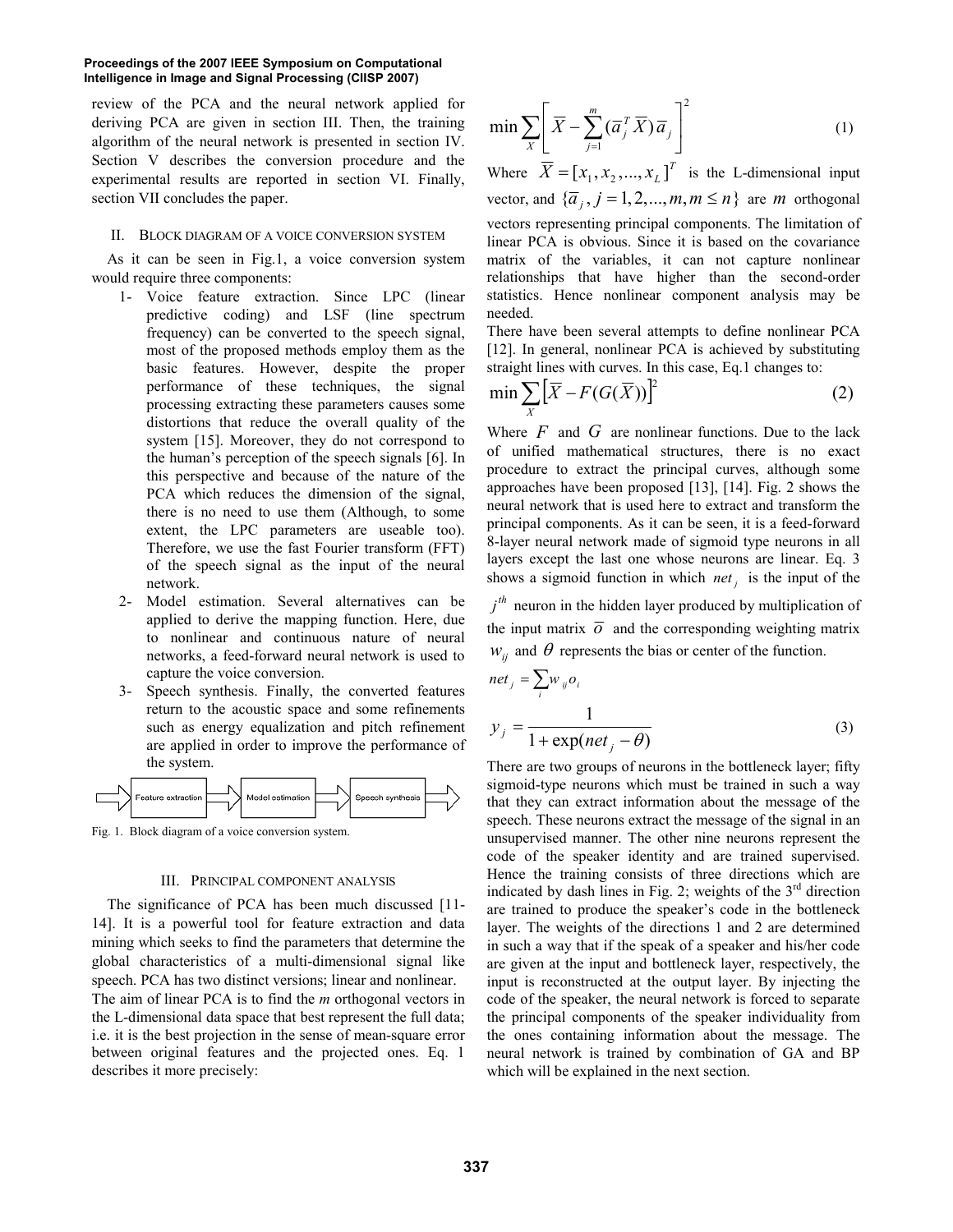**Proceedings of the 2007 IEEE Symposium on Computational Intelligence in Image and Signal Processing (CIISP 2007)**



Fig. 2 The feed-forward neural network to extract and transform the principal components.

#### IV. TRAINING ALGORITHM

GA and BP are the main approaches used to train neural networks. Genetic Algorithm (GA) is an intelligent, stochastic searching approach based on principals of the evolution of biological systems [16], [17]. In contrast to other intelligent approaches, GA does not maintain in the local minima and requires no pre-knowledge or assumptions such as continuity or differentiability but it is timeconsuming [16]. On the other hand, using back-propagation, the weights are adapted according to gradient of the error [18], [19]. The shortcoming of back-propagation is that it may fall into local minima that reduce the speed of the training process. As it is expressed in the following, proper combination of these algorithms improves the training process by preventing local minima and, at the same time, accelerates the training process.

In this perspective, the training algorithm is designed as follows. The algorithm starts with GA. After finding the near-optimum weights by GA, training proceeds by BP to reduce the error according to gradient of the mean-square error. In each iteration, the value of the error is compared with the last ones and if its reduction is not significant, it returns to GA to search not the whole weight space, but only around the current weights. Each chromosome of the GA is made of all weights of the neural network and in each iteration, only the best one (the queen) is reproduced. 50% of the next generation is produced by a small random change in the queen and the remaining ones are produced by mutation.

## V. CONVERSION

After training the neural network, to convert the speech signal of the source speaker to the target one, the speech signal of the source speaker and the code of the target speaker are given at the corresponding input and bottleneck layers. We have used function  $H(z) = 1 - 0.97z^{-1}$  as preprocessing and after conversion, pitch refinement and energy equalization have been applied according to [6]. In the next section, we return to report the results of the experiments illustrating the performance of the proposed method.

### VI. EXPERIMENTAL RESULTS

For our experiments, the Farsdat database (the Persian standard speech database) has been used. It consists of vowels of 20 long sentences uttered by 80 adult speakers that have been recorded in almost noise-free condition, sampled at 22.05 KHz, 16 bits. 32 out of 80 speakers are female; the rest are male. A 9-bit binary code is assigned to each speaker. Vowels of 18 sentences are used for training and the rest remain for the test. 512-points Hamming window has been applied for signal segmentation and, since there is no need to above 8 KHz frequency features, the 195 first normalized points of the FFT along with their energy and one bias have been used as the input feature of the neural network. Fig. 3 shows the error function as the training proceeds. To evaluate the efficiency of the proposed training algorithm, the neural network is also trained by GA and BP separately. The results are presented in Fig. 4. Comparing Fig. 3 with Fig. 4, one can notify the efficiency of the proposed method which has accelerated the training process by preventing local minima and has also resulted in less error. In these figures, "speaker code" error refers to the error of the production of the speaker code in the bottleneck layer and the "unsupervised part" error refers to the reproduction of the input feature in the output layer. It should be noted that, although the number of iterations in the proposed method (Fig. 3) and training by GA (Fig. 4-b) are almost equal, each iteration of GA takes time twice as BP. To evaluate the performance of the method, 8 couples of speakers have been selected randomly and have been aligned by DTW. Note that the time alignment is only required to make it possible to perform objective test. The correlation coefficient between the converted speech and the desired one has been computed that was obtained %92.7. To subjectively investigate conversion performance, ABX experiment was carried out. Ten listeners participated in the experiment. They were asked "is X (converted speech) closer to A (the utterance of the source speaker) or B (the target speaker's utterance?". Each listener listened to two sentences of eight couples of speakers. The results indicate that the listeners made the correct responses for %90.6.

#### VII. CONCLUSION

This paper presented a new multi-speaker voice conversion system. The intelligent extraction and transformation of principal components were carried out by a feed-forward neural network that was trained by combination of GA and BP. The incomplete conversion may be due to two reasons; first, although it has been tried to separate the speaker individuality information from the message of the speech signal, there may be still some information about the speaker identity in the message neurons that causes some confusion in conversion process. The second reason is due to the nature of the NLPCA that looks for global variations lacking of local and tiny information that has been proved to